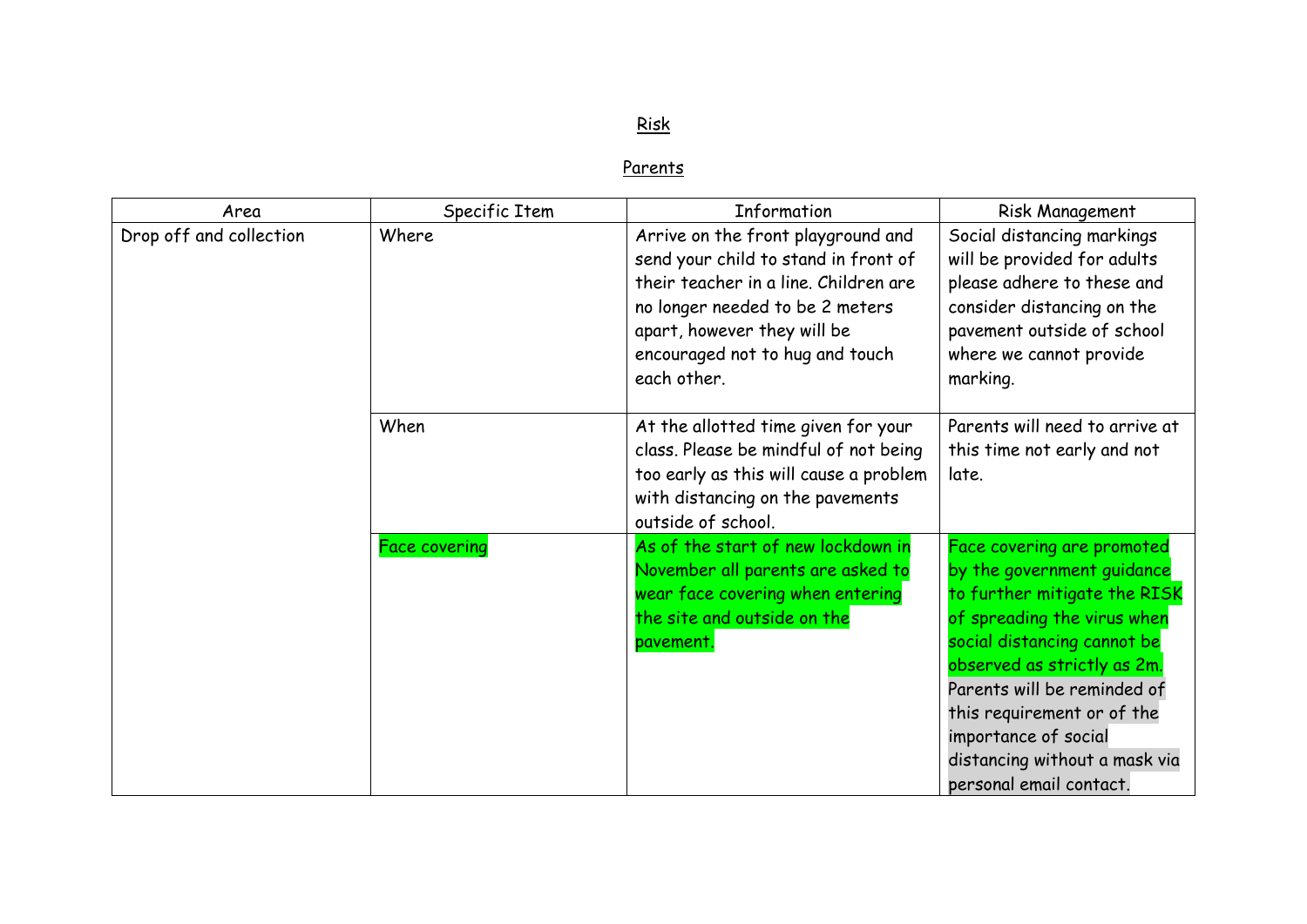| <b>Social Distancing</b>                            | In light of the new lockdown and<br>further government information we<br>are regularly, reminding parents that<br>they should observe the 2m distance<br>rules from other parents/children<br>not approach staff but to use the<br>communication systems in place such<br>as DOJO and the school office via<br>the telephone. |          |             | Following government<br>guidance, the more parents<br>adhere to 2m social<br>distancing rules the lower the<br>RISK of passing on the virus<br>and jeopardising the impact<br>on the whole school<br>community. Thus parents<br>supporting school staff to<br>keep school as safe and<br>resilient to the virus as<br>possible. |
|-----------------------------------------------------|-------------------------------------------------------------------------------------------------------------------------------------------------------------------------------------------------------------------------------------------------------------------------------------------------------------------------------|----------|-------------|---------------------------------------------------------------------------------------------------------------------------------------------------------------------------------------------------------------------------------------------------------------------------------------------------------------------------------|
| No of parents/children<br>Maximum 90 children at 15 | Class:                                                                                                                                                                                                                                                                                                                        | Arrival: | Collection: | Parents will enter from the                                                                                                                                                                                                                                                                                                     |
| minute intervals                                    | Owls                                                                                                                                                                                                                                                                                                                          | 8.45am   | 14.45       | double gate and this will be<br>marked with 2 meter spacing                                                                                                                                                                                                                                                                     |
|                                                     | Robins                                                                                                                                                                                                                                                                                                                        | 8.50am   | 14.50       | they will send their child to<br>the line with their class                                                                                                                                                                                                                                                                      |
|                                                     | Woodpeckers                                                                                                                                                                                                                                                                                                                   | 8.55am   | 14.55       | teacher and walk out of the<br>other gate. They will not have                                                                                                                                                                                                                                                                   |
|                                                     | Foxes                                                                                                                                                                                                                                                                                                                         | 9.00am   | 15.00       | any contact with the adults in                                                                                                                                                                                                                                                                                                  |
|                                                     | Hedgehogs                                                                                                                                                                                                                                                                                                                     | 9.05am   | 15.05       | school.                                                                                                                                                                                                                                                                                                                         |
|                                                     | Squirrels                                                                                                                                                                                                                                                                                                                     | 9.10am   | 15.10       | At the end of the day                                                                                                                                                                                                                                                                                                           |
|                                                     | Bees                                                                                                                                                                                                                                                                                                                          | 9.15am   | 15.15       | parents will have to queue to<br>collect, teachers must be                                                                                                                                                                                                                                                                      |
|                                                     | Caterpillars                                                                                                                                                                                                                                                                                                                  | 9.20am   | 15.20       | prompt at arriving in the<br>playground with the children                                                                                                                                                                                                                                                                       |
|                                                     | Ladybirds                                                                                                                                                                                                                                                                                                                     | 9.25am   | 15.25       | and do not engage with<br>parents.                                                                                                                                                                                                                                                                                              |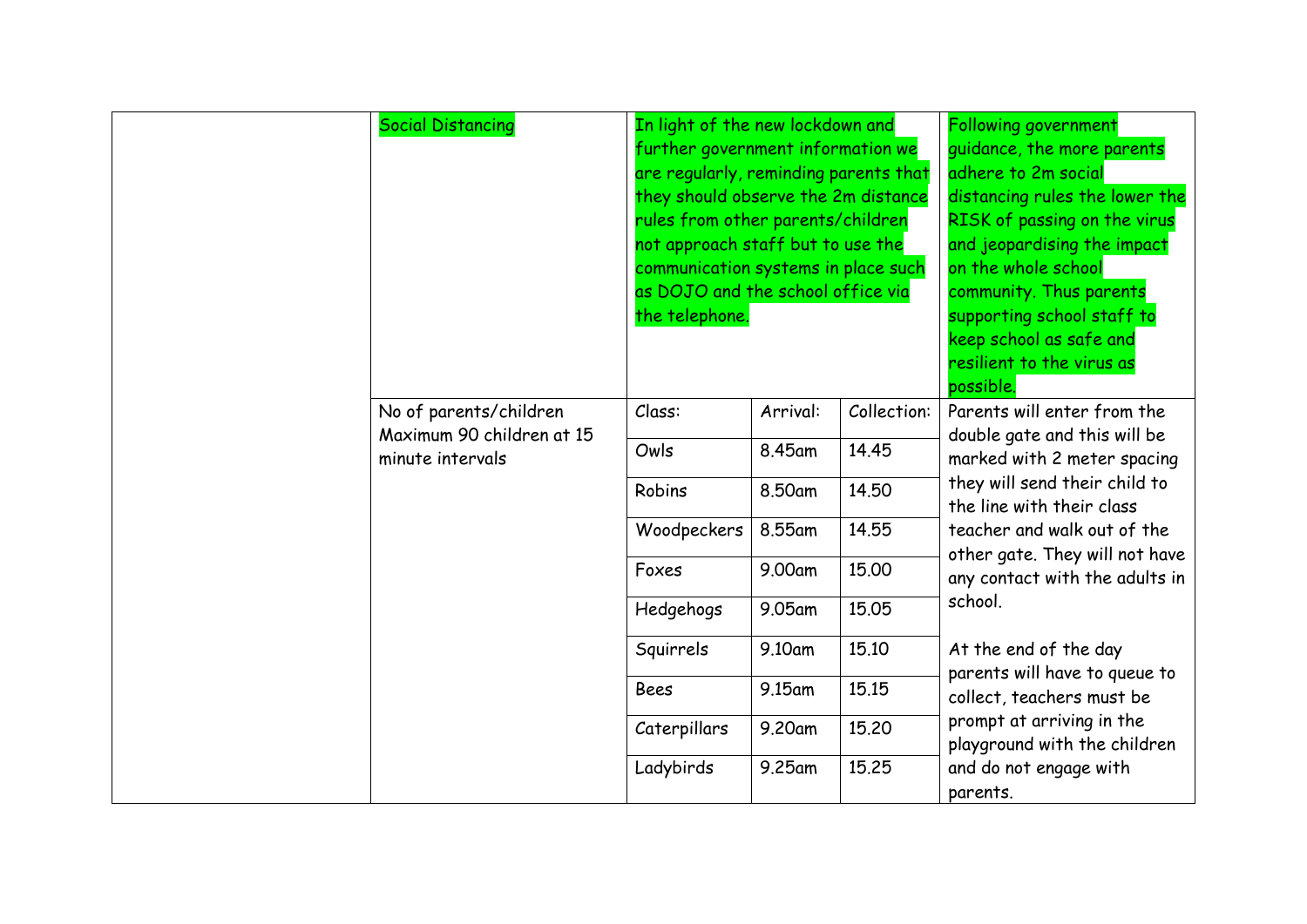|                                     |                                            |                                                                        |                                                                              | Parents must only arrive at<br>allotted times and observe<br>social distancing while<br>outside of school gates on<br>the pavement.                                                                                                                                                                                                  |
|-------------------------------------|--------------------------------------------|------------------------------------------------------------------------|------------------------------------------------------------------------------|--------------------------------------------------------------------------------------------------------------------------------------------------------------------------------------------------------------------------------------------------------------------------------------------------------------------------------------|
|                                     |                                            |                                                                        |                                                                              | During wet weather, staff<br>will position across classes<br>and playgrounds and<br>supervise children going<br>straight into class.                                                                                                                                                                                                 |
| Revised Times for March 8th<br>2021 | Year<br>Group<br><b>EYFS</b>               | Arrival<br>8.45-8.55<br>am<br>$8.55 -$<br>9.05am<br>$9.05 -$<br>9.15am | Collection<br>$2.45 -$<br>2.55pm<br>$2.55 -$<br>3.05pm<br>$3.05 -$<br>3.15pm | Guidance for Feb 2021 states<br>that schools must maintain a<br>staggered drop off and<br>collections system but that this<br>is to be subject to change as<br>National restrictions change and<br>further guidance for schools is<br>released.<br>Everyone will be reminded to<br>social distance during drop off<br>and collection |
| Siblings                            | Arrival times are that of the<br>youngest. |                                                                        |                                                                              | Siblings will be brought to<br>school at the same time as<br>the youngest sibling and will<br>delivered to their classroom<br>via the back door of the room<br>by a member of staff on the<br>playground they will be asked                                                                                                          |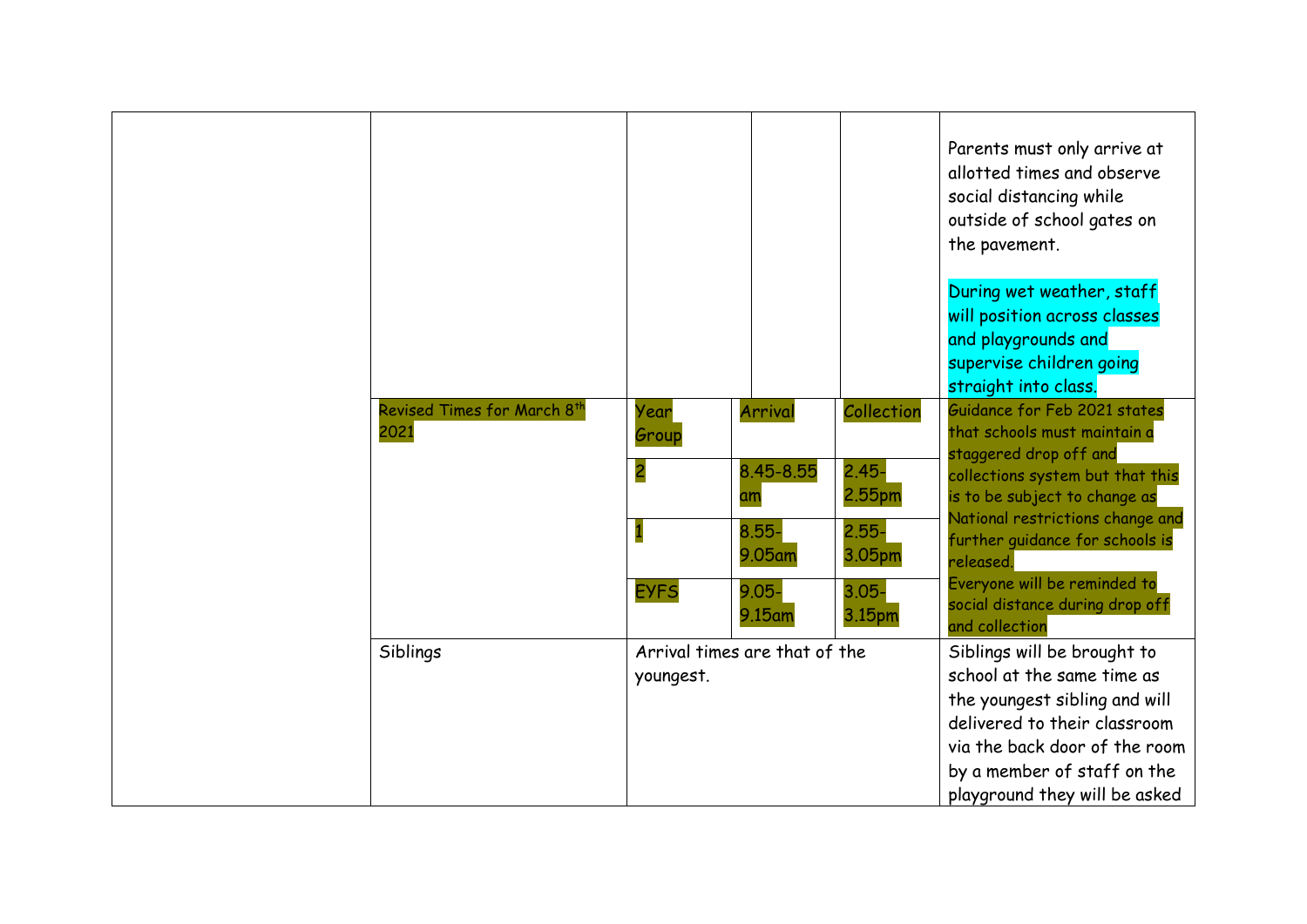|                                    |                     |                                         | to wash their hands. They will<br>be met at the door by their<br>class teacher or teaching<br>assistant. |
|------------------------------------|---------------------|-----------------------------------------|----------------------------------------------------------------------------------------------------------|
|                                    | Who                 | 1 adult should bring each child         | This will help with social<br>distancing both in school and<br>on the pavement outside.                  |
|                                    |                     |                                         |                                                                                                          |
| <b>Children's Equipment/Things</b> | <b>Book Bag</b>     | This should not be brought to school.   | This will avoid having to wipe                                                                           |
| from home                          | Contact Book        | This will not be in use we will provide | items brought from home                                                                                  |
|                                    |                     | instructions for how to communicate     | into the bubble.                                                                                         |
|                                    |                     | with the class teacher directly using   |                                                                                                          |
|                                    |                     | class dojo. All parents have now had    |                                                                                                          |
|                                    |                     | information about how to sign up to     |                                                                                                          |
|                                    |                     | dojo. Those that did not respond to     |                                                                                                          |
|                                    |                     | the parent mail instruction have        |                                                                                                          |
|                                    |                     | been reminded via a sticker. Those      |                                                                                                          |
|                                    |                     | that have still not engaged will be     |                                                                                                          |
|                                    |                     | phoned by the class teacher to offer    |                                                                                                          |
|                                    |                     | support and explain the purpose and     |                                                                                                          |
|                                    |                     | importance of DOJO.                     |                                                                                                          |
|                                    |                     | Special instructions have been          |                                                                                                          |
|                                    |                     | written for EAL parents and CC is       |                                                                                                          |
|                                    |                     | happy to phone and talk these           |                                                                                                          |
|                                    |                     | parents through the instructions as     |                                                                                                          |
|                                    |                     | well. Teacher to send CC any parents    |                                                                                                          |
|                                    |                     | they would like her to call.            | This will lessen the risk of                                                                             |
|                                    | <b>Reading Book</b> | Your child will bring home a plastic    | contamination from home to                                                                               |
|                                    |                     | wallet of books on a Monday you         | school or school to home.                                                                                |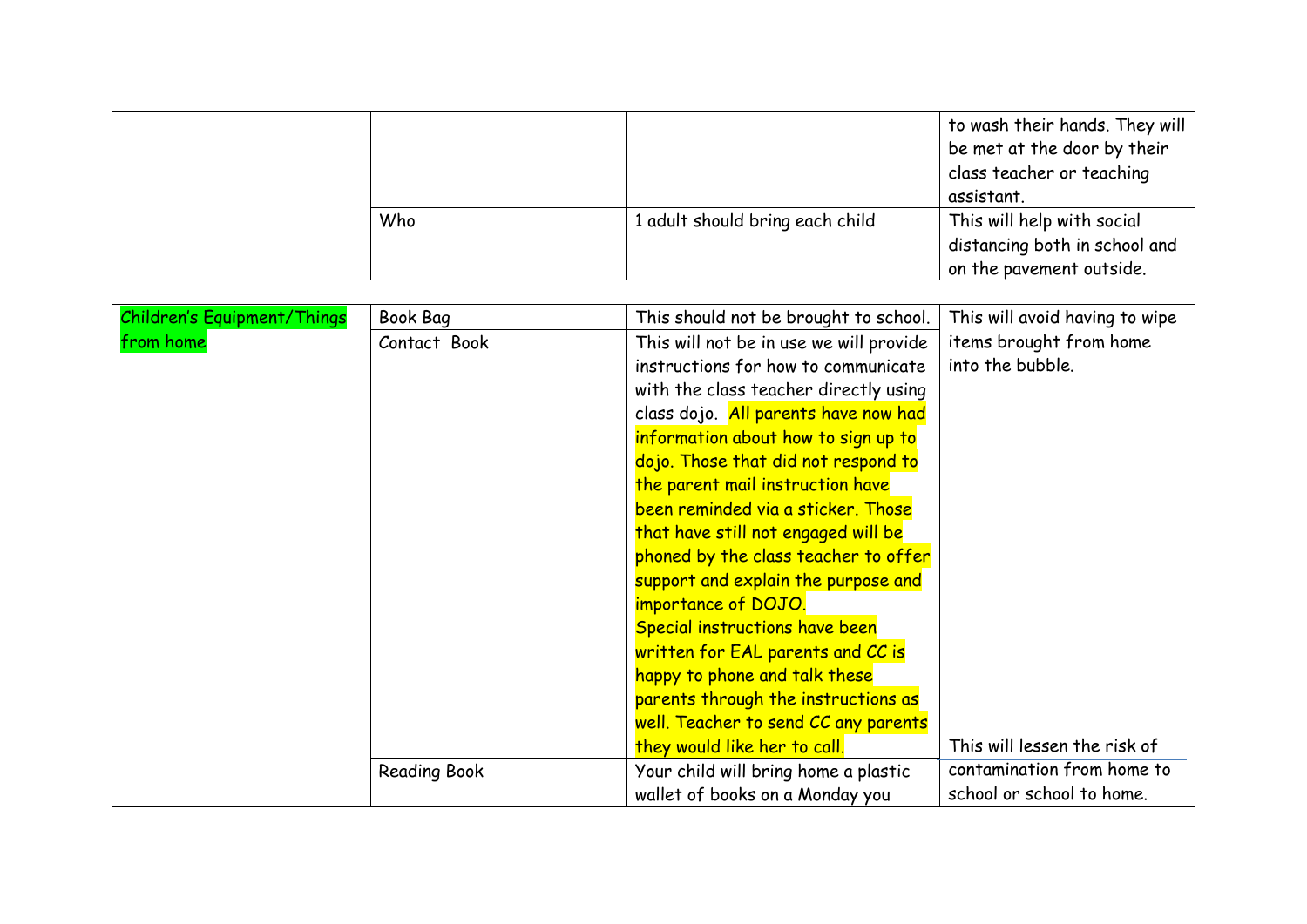| Spellings       | should read through these books<br>during the week and return the<br>books and wallet on a Friday.<br>Wallets not returned on a Friday will<br>not be taken back until the following<br>Friday to ensure quarantine and<br>cross contamination does not occur.<br>This will be shared electronically on<br>a weekly basis<br>Through DOJO | New books in a wallet will be<br>sent out each Monday.<br>Children will have a spelling<br>book for their test in school,<br>the results will be<br>communicated electronically.<br><b>Through DOJO</b><br>The results will be added to<br>the card that the new<br>spellings are sent out on each<br>week.                                                                  |
|-----------------|-------------------------------------------------------------------------------------------------------------------------------------------------------------------------------------------------------------------------------------------------------------------------------------------------------------------------------------------|------------------------------------------------------------------------------------------------------------------------------------------------------------------------------------------------------------------------------------------------------------------------------------------------------------------------------------------------------------------------------|
| Online Learning | In the event of school being closed,<br>your child's class being closed or<br>your child not being able to attend<br>while waiting for a test result work<br>will be provided on line.                                                                                                                                                    | Communication will be made<br>with you by school as to<br>where the work will be<br>available and the<br>expectations on you to<br>complete it and return it to<br>school. This work will reflect<br>what your child will be<br>missing in the classroom. It is<br>expected by school that in<br>this circumstance the work<br>will be communicated and<br>returned via DOJO |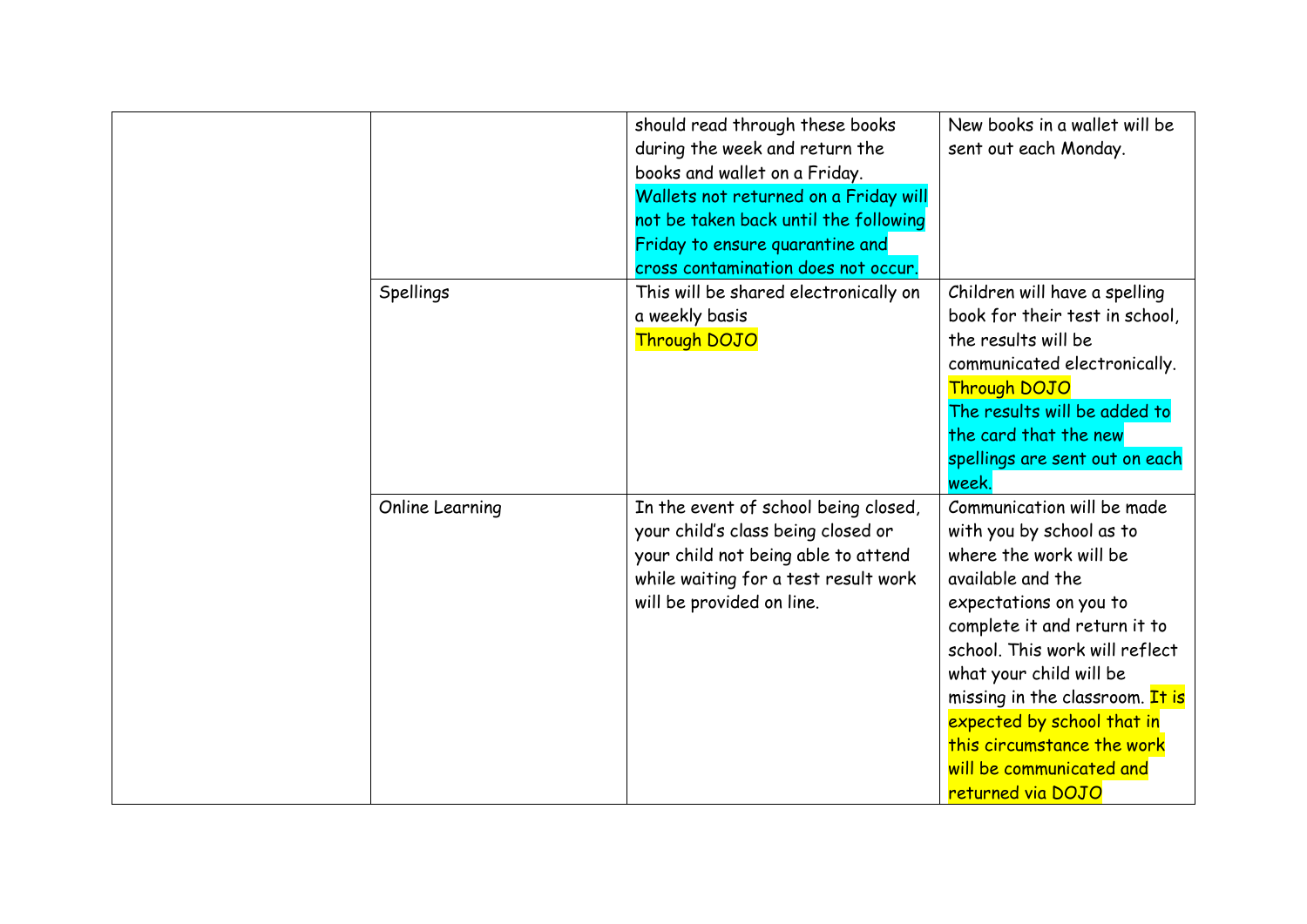|  |                                   |                                                                                                                                                                                                                                                                                                                                 | Learning packs have been<br>supplied to children to<br>support home learning due to<br><b>COVID</b> isolation.                                                                                                                                                                         |
|--|-----------------------------------|---------------------------------------------------------------------------------------------------------------------------------------------------------------------------------------------------------------------------------------------------------------------------------------------------------------------------------|----------------------------------------------------------------------------------------------------------------------------------------------------------------------------------------------------------------------------------------------------------------------------------------|
|  | Water Bottle                      | This should be brought on the first<br>day and is very important to ensure<br>your child has their own identified<br>bottle to use all day.                                                                                                                                                                                     | These will be kept in school<br>after the first day and<br>washed refilled by the bubble<br>grownup and placed back in<br>the child's desk area for<br>them to have daily.                                                                                                             |
|  | PE kits                           | All children will bring these into school<br>on the week beginning the 2.11.2020                                                                                                                                                                                                                                                | PE kits will be kept in school for<br>the whole term<br>Children will be supported to<br>change in a organised style so<br>that clothing is only put on their<br>chair and does not stray onto<br>others.                                                                              |
|  | Christmas Cards                   | Children can bring Christmas cards to<br>school for the children and adults in<br>their class bubble from the 30 <sup>th</sup><br>November to Friday 11 <sup>th</sup> December<br>2020. Any brought after this date will<br>not be accepted.<br>Children should not bring gifts into<br>school to exchange with other children. | Each class will have a box for<br>children to place their<br>Christmas cards in, this box will<br>not be emptied by the adults<br>and sorted until Tuesday 15th<br>December. Card will be handed<br>out to the children to go home in<br>one bundle by Thursday 17th<br>December 2020. |
|  | <b>Christmas Gifts for Adults</b> | If you are intending to send a<br>Christmas gift in to school for your<br>child's adults, please can we ask this                                                                                                                                                                                                                | Adults in school will not be<br>opening any gifts in school<br>and will be taking them home.                                                                                                                                                                                           |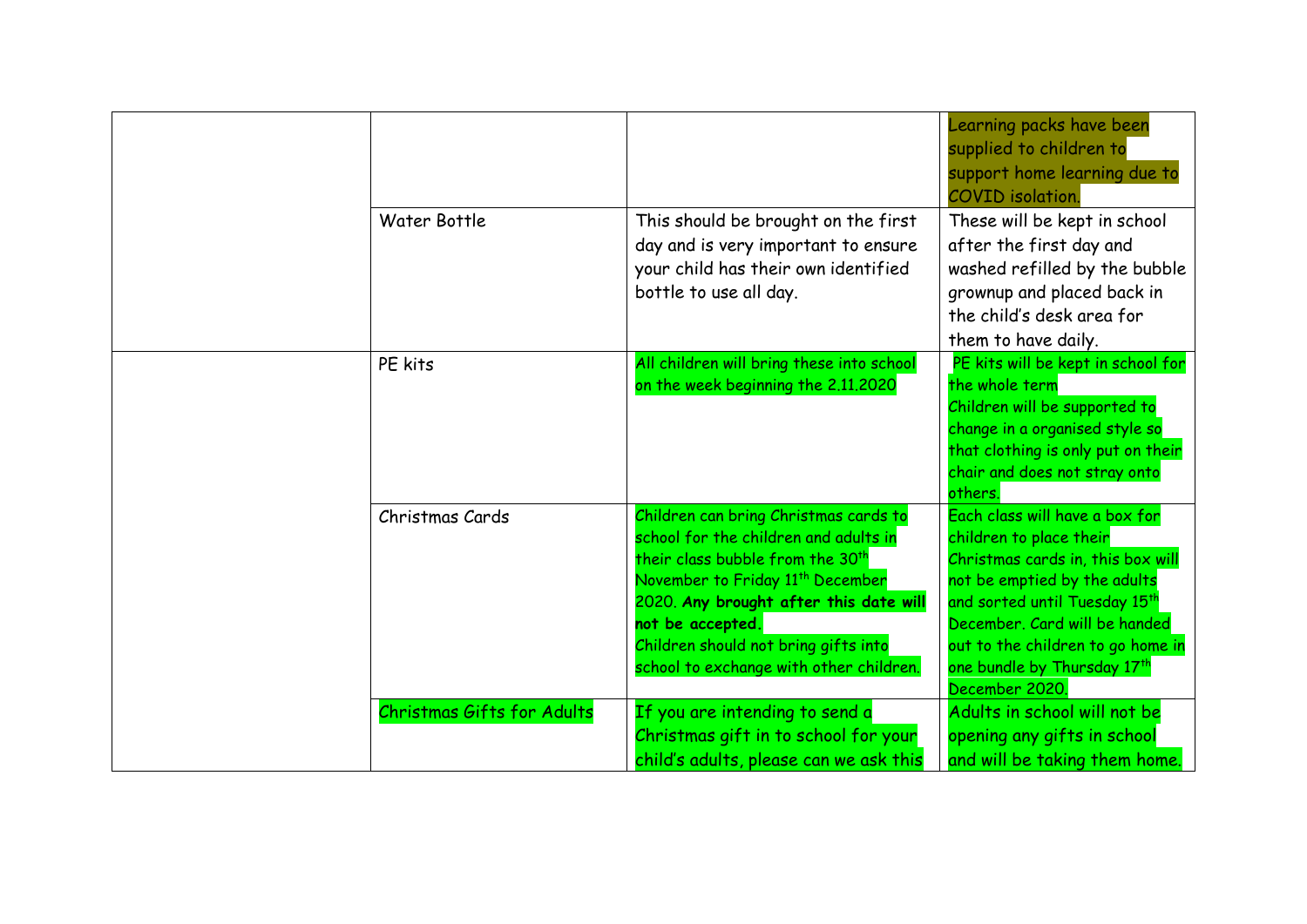|                    |                       | is only done on Friday 18 <sup>th</sup> December<br>2020.                                                                                                                                                                                                             |                                                                                                                                                                                                                                                                                                                                                                                                                                                                                                                                                  |
|--------------------|-----------------------|-----------------------------------------------------------------------------------------------------------------------------------------------------------------------------------------------------------------------------------------------------------------------|--------------------------------------------------------------------------------------------------------------------------------------------------------------------------------------------------------------------------------------------------------------------------------------------------------------------------------------------------------------------------------------------------------------------------------------------------------------------------------------------------------------------------------------------------|
|                    | <b>Junk Modelling</b> | Junk modelling items can brought to<br>school at designated points when<br>asked for by the class teacher via<br>DOJO. These items will be placed<br>directly into black sacks on arrival.<br>Staff members will also be asked if<br>they have items they can supply. | Items will not be touched for<br>72 hours and children will be<br>supported to used them in a<br>safe way (see children's<br>RISK assessment)                                                                                                                                                                                                                                                                                                                                                                                                    |
| Lunch arrangements | Free School Dinner    | These will be served in the hall with<br>staggered times for your child.                                                                                                                                                                                              | With 3 classes becoming one<br>bubble lunchtimes are slightly<br>changed. The year group will only<br>have 5minute gaps between<br>them to allow the children to<br>collect their dinners.<br>Year two are now in the middle<br>of lunch time with year one last<br>to allow separation time on the<br>playgrounds after lunch. The<br>new times are:<br>Ladybirds 11.30<br><b>Bees 11.35</b><br>Caterpillars 11.40<br><b>Owls 12,00</b><br><b>Robins 12,05</b><br>Woodpeckers 12.10<br><b>Foxes 12.30</b><br>Hedgehogs 12.35<br>Squirrels 12.40 |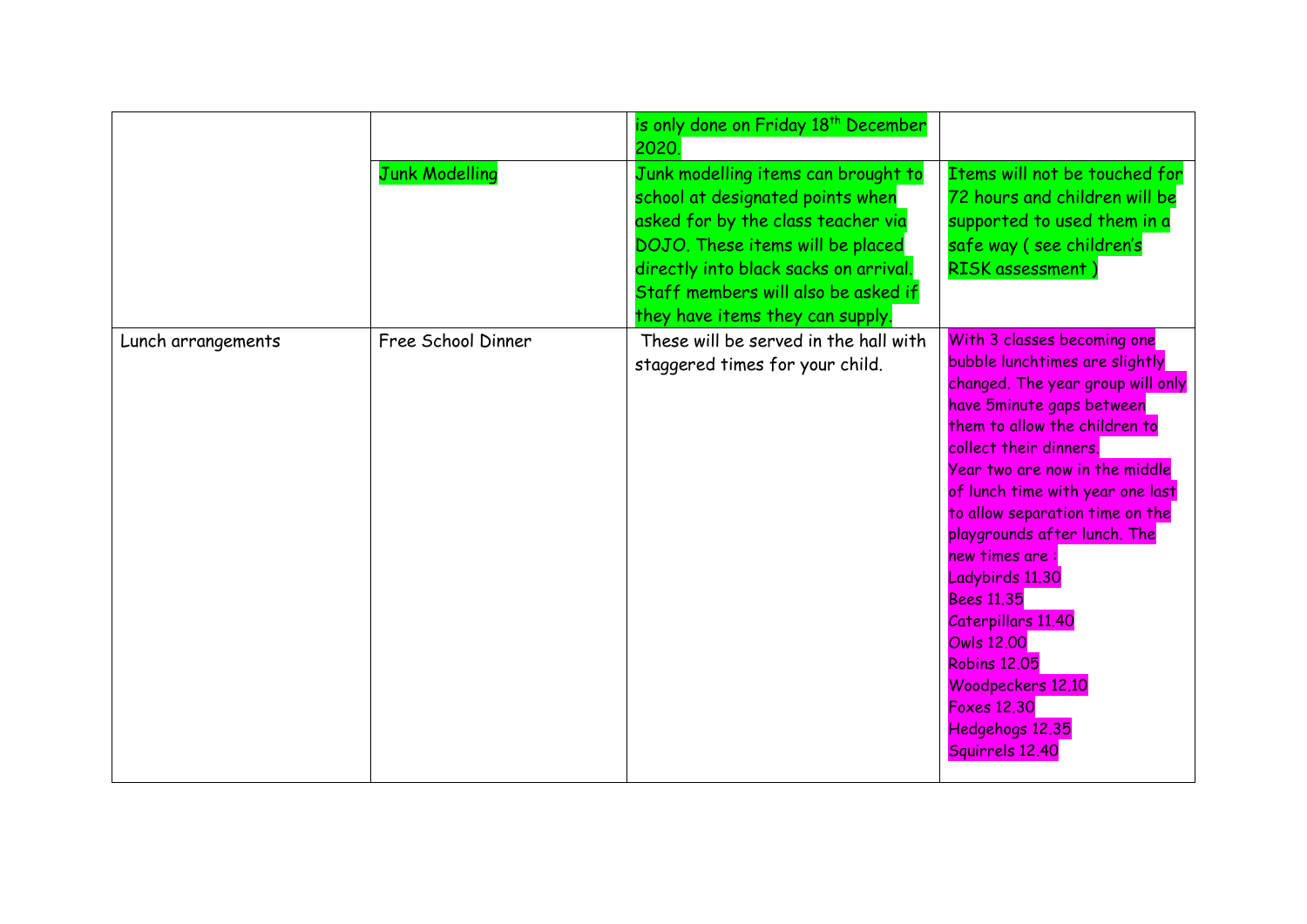| <b>Packed Lunches</b> | Parents can provide their own                       | The EYFS and Year one children<br>will both use the back<br>playground separately and the<br>year 2 will use the front<br>playground. The first MMS from<br>each year group can start going<br>outside when a majority have<br>finished and the others in her<br>class can be moved along by<br>another MMS in the year group.<br>This should ensure the children<br>get the maximum amount of time<br>outside.<br>The outside toilets will be open,<br>the EYFS children will use the<br>girls, and then this will be closed<br>when the last class goes in and<br>the year one children will use<br>the boys toilet will be opened<br>when the EYFS children go in.<br>The year 2 children will use the<br>Owls toilets as the would have<br>done pre pandemic.<br>If own lunches are being |
|-----------------------|-----------------------------------------------------|-----------------------------------------------------------------------------------------------------------------------------------------------------------------------------------------------------------------------------------------------------------------------------------------------------------------------------------------------------------------------------------------------------------------------------------------------------------------------------------------------------------------------------------------------------------------------------------------------------------------------------------------------------------------------------------------------------------------------------------------------------------------------------------------------|
|                       | lunches must adhere to school policy<br>on no NUTS. | brought from home they will<br>need to be in container that<br>can be wiped on arrival to                                                                                                                                                                                                                                                                                                                                                                                                                                                                                                                                                                                                                                                                                                     |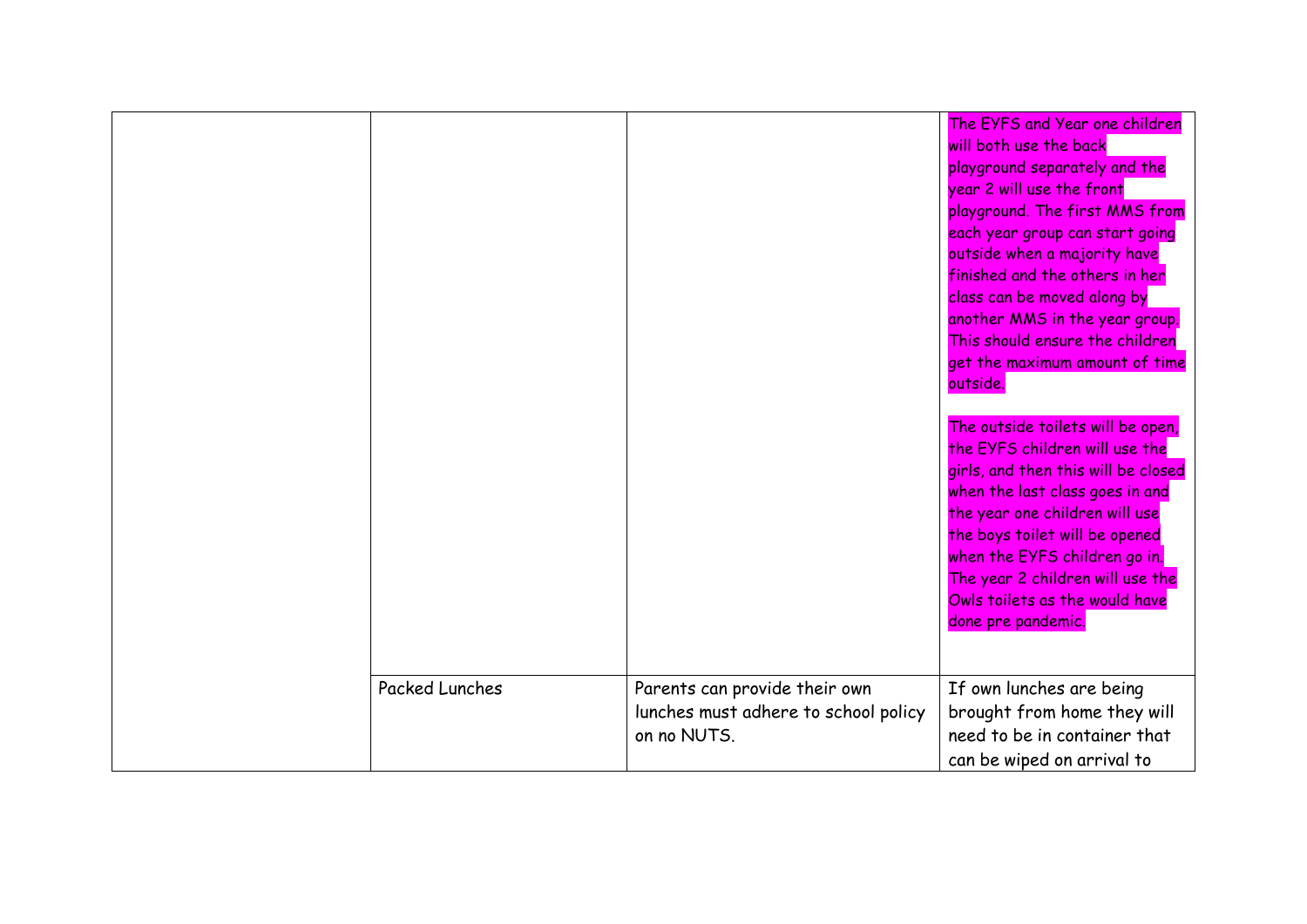|                               |                                            |                                                                                                                                    | school and must not be in a<br>cloth lunchbox.                                                                                                                                                                                                                                                                                                                                                                                   |
|-------------------------------|--------------------------------------------|------------------------------------------------------------------------------------------------------------------------------------|----------------------------------------------------------------------------------------------------------------------------------------------------------------------------------------------------------------------------------------------------------------------------------------------------------------------------------------------------------------------------------------------------------------------------------|
| Communication                 | Via Email or Telephone<br>Class DOJO       | No parents on site during the school<br>day apart from drop off and pick up.                                                       | Parents will not be spoken to<br>at the school office they<br>must continue to use email,<br>telephone or Facebook<br>messenger. The pedestrian<br>gate will be kept locked.                                                                                                                                                                                                                                                     |
| Correct contact information   | Up to date telephone and<br>email address. | Parents must ensure that they<br>inform school of any change of<br>contact details.                                                | Parents must ensure they<br>answer the phone call<br>immediately and respond to<br>schools request quickly.                                                                                                                                                                                                                                                                                                                      |
| Collection in case of illness | Immediate answering and<br>collection      | Children will be moved to a safe area<br>away from others and asked to wear<br>a mask if they are showing symptoms<br>of COVID 19. | Parents will collect from the<br>back of the sunshine room<br>door from the end of the<br>path. Commination about the<br>illness symptoms as much as<br>possible will have been<br>communicated by the<br>telephone call already had.<br>If initial contact is not made<br>with the first emergency<br>contact listed school will call<br>others on the list to ensure<br>the child is not on site any<br>longer than necessary. |
| COVID Symptoms                | Any high temperate or cough                | Parents should not contact their                                                                                                   | Children will not be able to                                                                                                                                                                                                                                                                                                                                                                                                     |
|                               | or rash in children, Upset                 | doctor. They should register with 111                                                                                              | return to school until they                                                                                                                                                                                                                                                                                                                                                                                                      |
|                               | tummy or sickness                          | on line systems and books a drive                                                                                                  | have been tested and results                                                                                                                                                                                                                                                                                                                                                                                                     |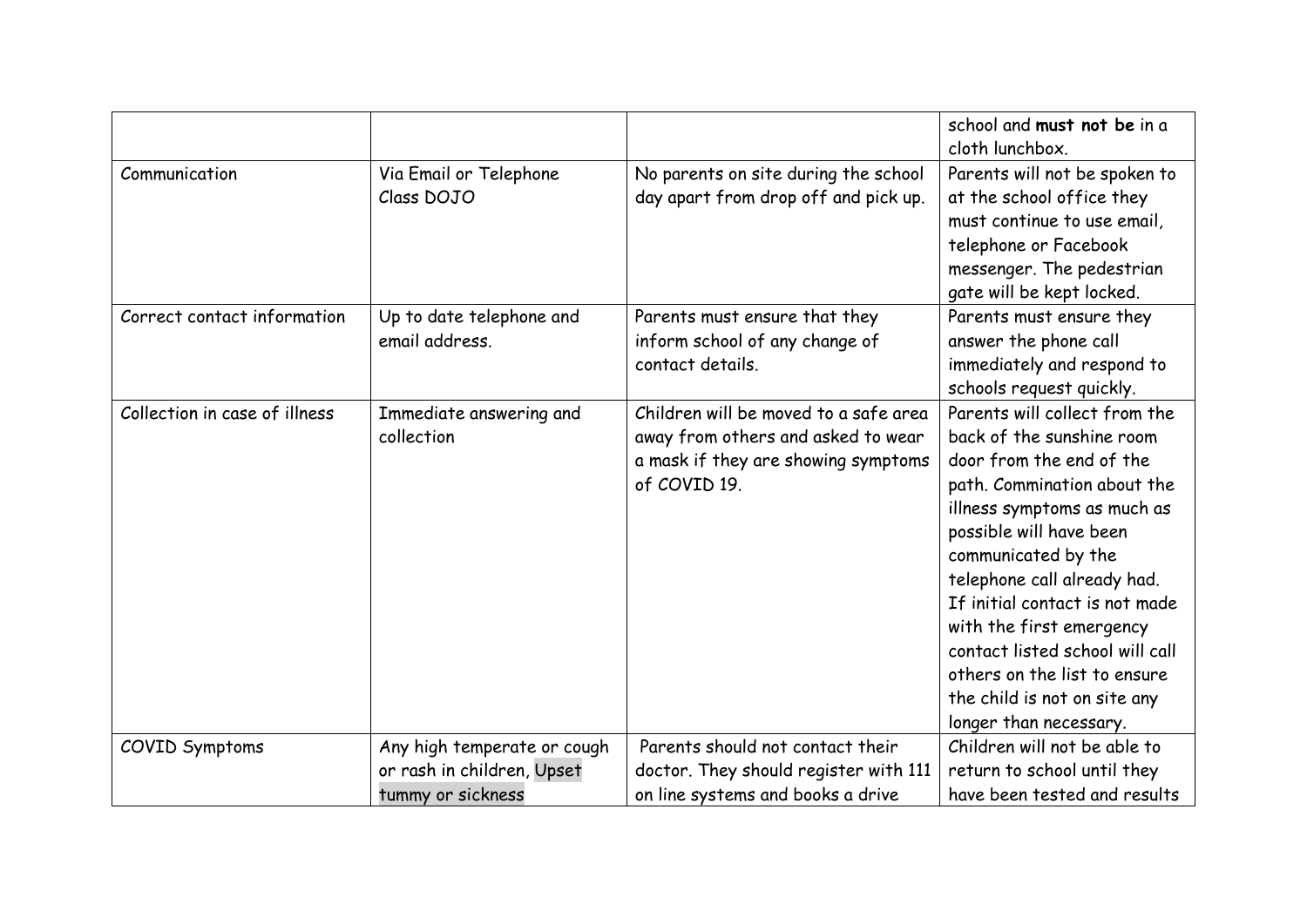|          |                            | through test. These are usually done | received. It is vital that     |
|----------|----------------------------|--------------------------------------|--------------------------------|
|          |                            | within hours and results received    | parents communicate with       |
|          |                            | within 24 hours.                     | school about these results as  |
|          |                            | If a parent does not drive they      | quickly as possible so that    |
|          |                            | should register for a home test kit  | school can adhere to           |
|          |                            | and complete this as soon as it      | government guidelines. If the  |
|          |                            | arrives this should be within 24     | child has no symptoms then     |
|          |                            | hours. Results for these tests once  | they must adhere to isolating  |
|          |                            | returned are within 72 hours.        | at home advice for 14 days as  |
|          |                            |                                      | must the other family          |
|          |                            |                                      | members.                       |
|          |                            |                                      |                                |
|          |                            |                                      | School has some home           |
|          |                            |                                      | testing kits on site, these to |
|          |                            |                                      | be given out if needed         |
|          |                            |                                      | according to the criteria      |
| Clothing | Children will need to wear | Clothing needs to be regularly       | To ensure staff are not        |
|          | school uniforn             | laundered as normal.                 | needed to come into physical   |
|          |                            |                                      | contact with your children     |
|          |                            |                                      | please practice with them      |
|          |                            |                                      | putting on and taking off      |
|          |                            |                                      | different clothing items.      |
|          |                            |                                      | Shoes without laces so that    |
|          |                            |                                      | they can do them themselves.   |
|          |                            |                                      | Practise zipping coats and     |
|          |                            |                                      | putting sleeves into the right |
|          |                            |                                      | way. These are all good        |
|          |                            |                                      | independent skills for the     |
|          |                            |                                      | children to have.              |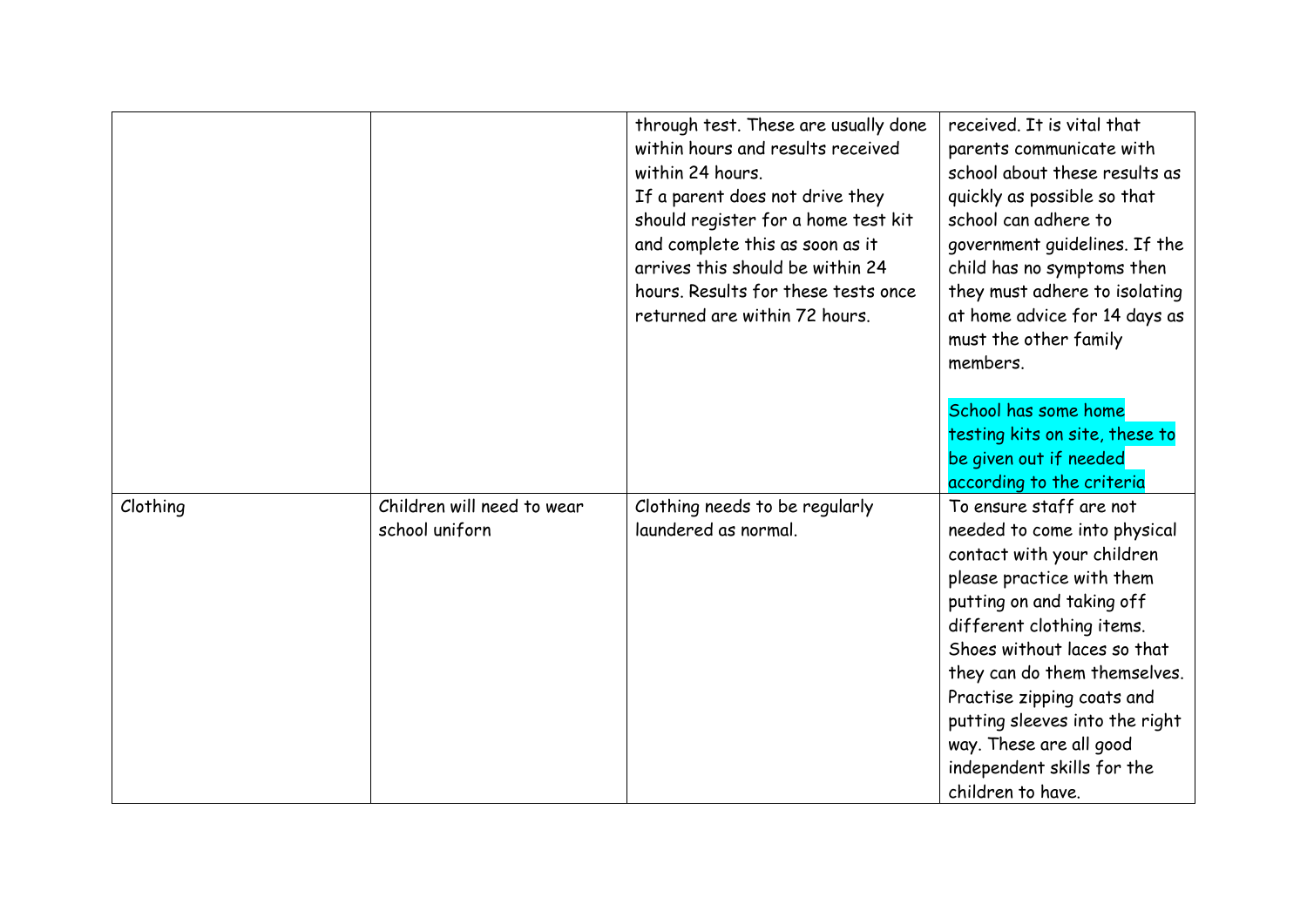| Crossing of bubbles outside<br>of school | Children reporting mixing<br>with other households<br>outside the rules of the<br>current TIER 3 arrangements<br>in place via the government. | Children's statements about mixing<br>outside of their household bubble,<br>not for childcare arrangements will<br>be noted down on CPOMS.                     | Parents will be emailed by<br>SLT member to gather more<br>information in case of<br>contact made with reported<br>positive case and track and<br>trace protocol needs to be<br>followed.                                                                                    |
|------------------------------------------|-----------------------------------------------------------------------------------------------------------------------------------------------|----------------------------------------------------------------------------------------------------------------------------------------------------------------|------------------------------------------------------------------------------------------------------------------------------------------------------------------------------------------------------------------------------------------------------------------------------|
|                                          |                                                                                                                                               |                                                                                                                                                                | A letter will be written to<br>parents at the beginning of<br>term 3 to remind them about<br>the restrictions in place and<br>the necessity for them to<br>keep everyone safe.                                                                                               |
| <b>Breakfast Club</b>                    | Will be booked by parents in<br>the normal way via the<br>premier sport website.                                                              | Children will attend on the days<br>booked via the website and school<br>will be provided with the register<br>from premier sport to know who had<br>attended. | Any child who attends<br>breakfast club will be<br>considered part of this club<br>as one bubble. If a case of<br>COVID is identified within<br>breakfast club all children<br>who attended will be<br>considered close contacts<br>and will have to isolate for 10<br>days. |

Reviewed 16.9.2020

Reviewed 6.10.2020